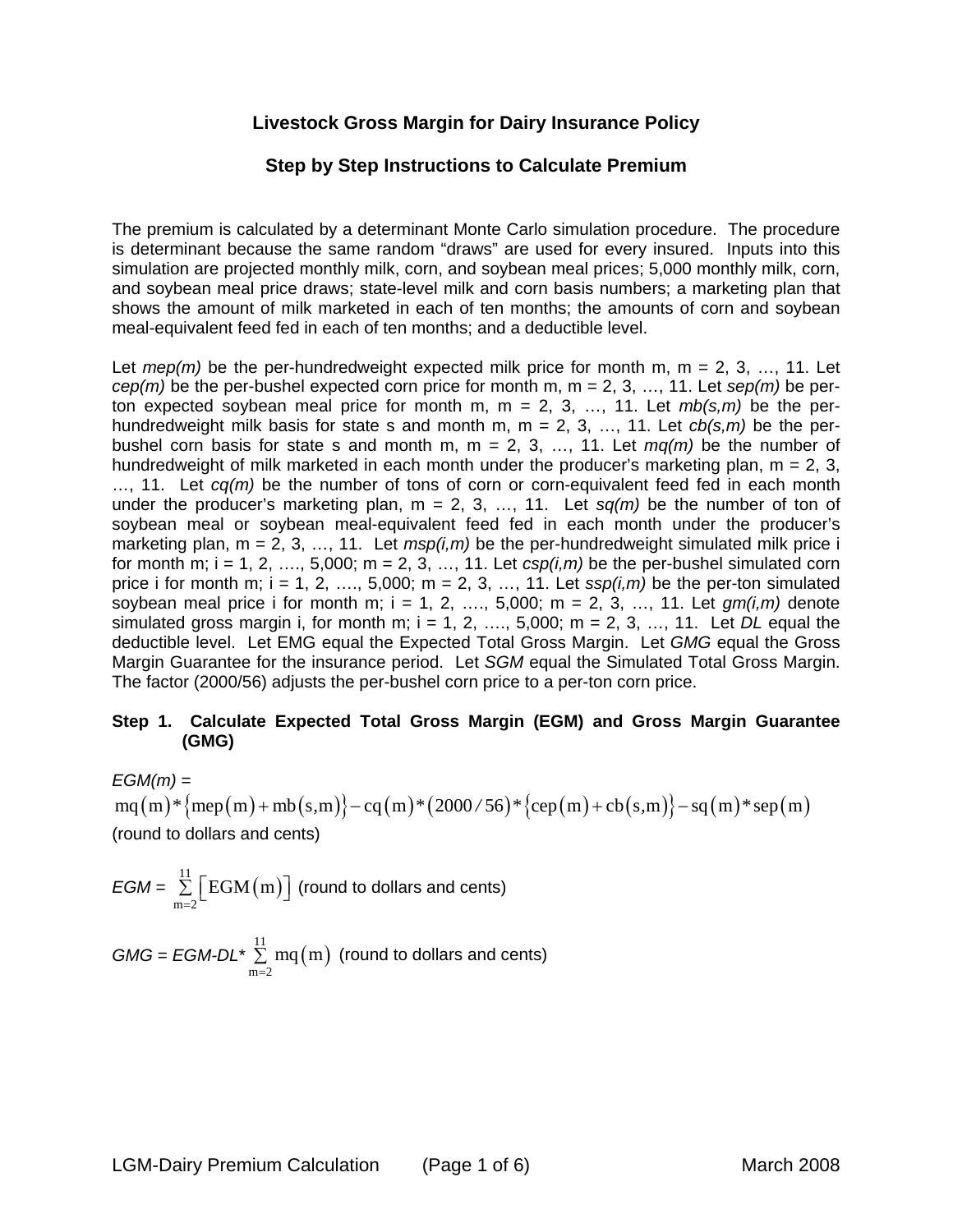### **Step 2. Calculate ten month Simulated Total Gross Margins (SGM)**

*SGM(i,m)* = mq(m)\*{msp(i,m) + mb(s,m)} – cq(m)\*(2000/56)\*{csp(i,m) + cb(s,m)} – sq(m)\*ssp(i,m) (round to dollars and cents)

 $SGM(i) = \sum_{m=2}^{11} \left[ SGM(i,m) \right]$  (round to dollars and cents)

#### **Step 3. Calculate simulated losses**

*Loss(i)* = max(*GMG* – *SGM(i)*,0) (round to dollars and cents)

#### **Step 4. Calculate premium**

*Premium* =  $\frac{1}{5,000} \sum_{i=1}^{5,000} \text{loss}(i)$  (round to dollars and cents)

#### **Step 5. Calculate total premium**

*total premium* = 1.03\**premium* (round to whole dollar amount)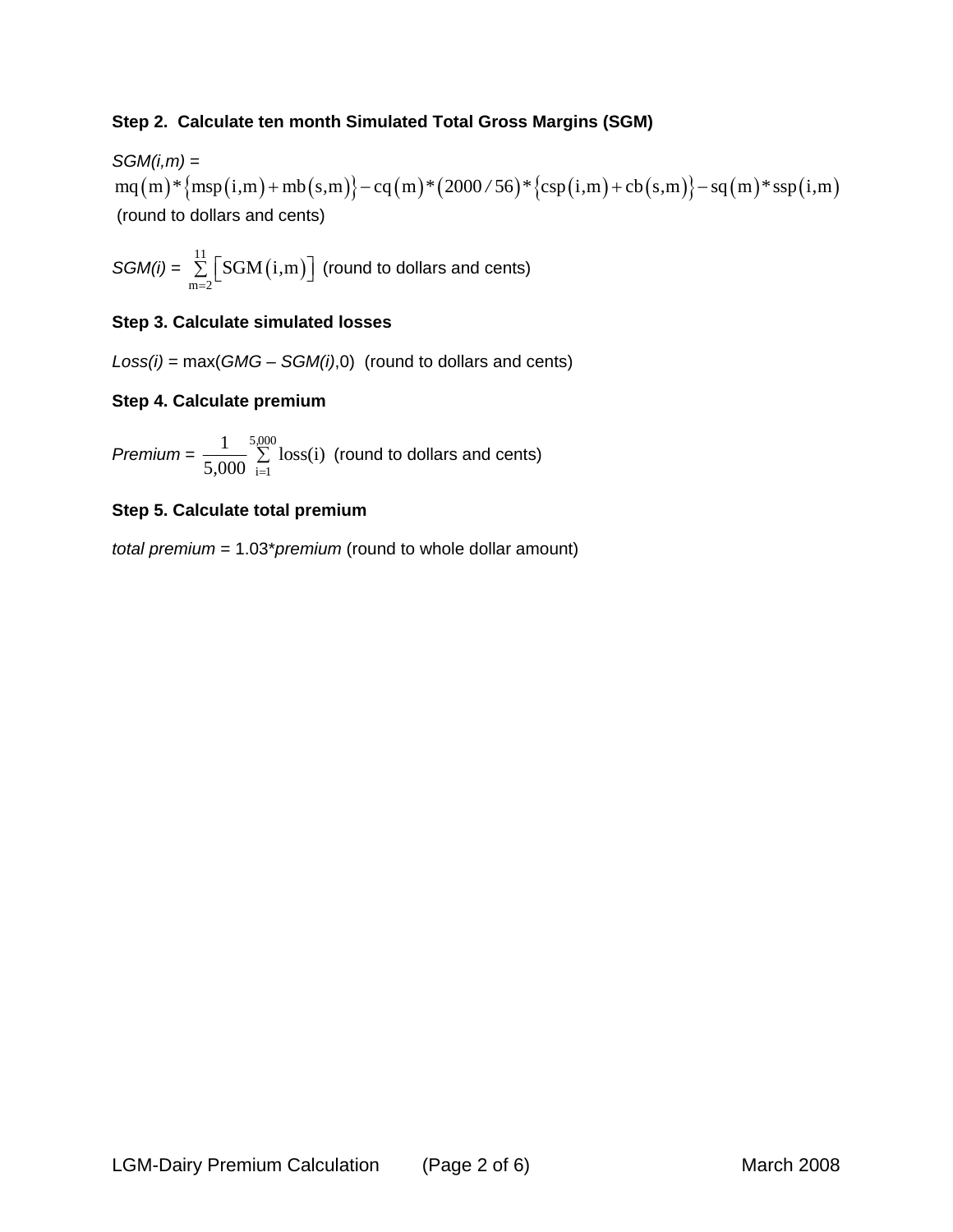# **Worked Example of Premium Calculation**

Here are the data for the worked example for a February to December insurance period in Iowa. The deductible level used is \$0.00.

| <b>Insured quantities</b>                       |        |        |        |        |        |        |        |            |            |
|-------------------------------------------------|--------|--------|--------|--------|--------|--------|--------|------------|------------|
| Hundredweight of Milk Insured, mq(m)            |        |        |        |        |        |        |        |            |            |
| Mar                                             | Apr    | May    | June   | July   | Aug    | Sept   | Oct    | Nov        | <b>Dec</b> |
| 1560                                            | 1560   | 1560   | 1560   | 1560   | 1560   | 1560   | 1560   | 1560       | 1560       |
| Corn Equivalent Fed per Month (tons), cq(m)     |        |        |        |        |        |        |        |            |            |
| Mar                                             | Apr    | May    | June   | July   | Aug    | Sept   | Oct    | <b>Nov</b> | Dec        |
| 20.5                                            | 20.5   | 20.5   | 20.5   | 20.5   | 20.5   | 20.5   | 20.5   | 20.5       | 20.5       |
| Soybean Meal Fed per Month (tons), sq(m)        |        |        |        |        |        |        |        |            |            |
| Mar                                             | Apr    | May    | June   | July   | Aug    | Sept   | Oct    | Nov        | Dec        |
| 6                                               | 6      | 6      | 6      | 6      | 6      | 6      | 6      | 6          | 6          |
| <b>Expected prices</b>                          |        |        |        |        |        |        |        |            |            |
| Per-Hundredweight of Milk, mep(m)               |        |        |        |        |        |        |        |            |            |
| Mar                                             | Apr    | May    | June   | July   | Aug    | Sept   | Oct    | Nov        | <b>Dec</b> |
| 17.08                                           | 16.40  | 16.17  | 16.11  | 16.28  | 16.46  | 16.62  | 16.38  | 16.21      | 16.20      |
| Per-Bushel of Corn Equivalent Feed, cep(m)      |        |        |        |        |        |        |        |            |            |
| Mar                                             | Apr    | May    | June   | July   | Aug    | Sept   | Oct    | <b>Nov</b> | <b>Dec</b> |
| 5.01                                            | 5.07   | 5.13   | 5.17   | 5.21   | 5.18   | 5.15   | 5.13   | 5.12       | 5.10       |
| Per-Ton of Soybean Meal Equivalent Feed, sep(m) |        |        |        |        |        |        |        |            |            |
| Mar                                             | Apr    | May    | June   | July   | Aug    | Sept   | Oct    | <b>Nov</b> | <b>Dec</b> |
| 337.07                                          | 340.09 | 343.10 | 345.45 | 347.80 | 344.57 | 339.37 | 325.10 | 324.80     | 324.50     |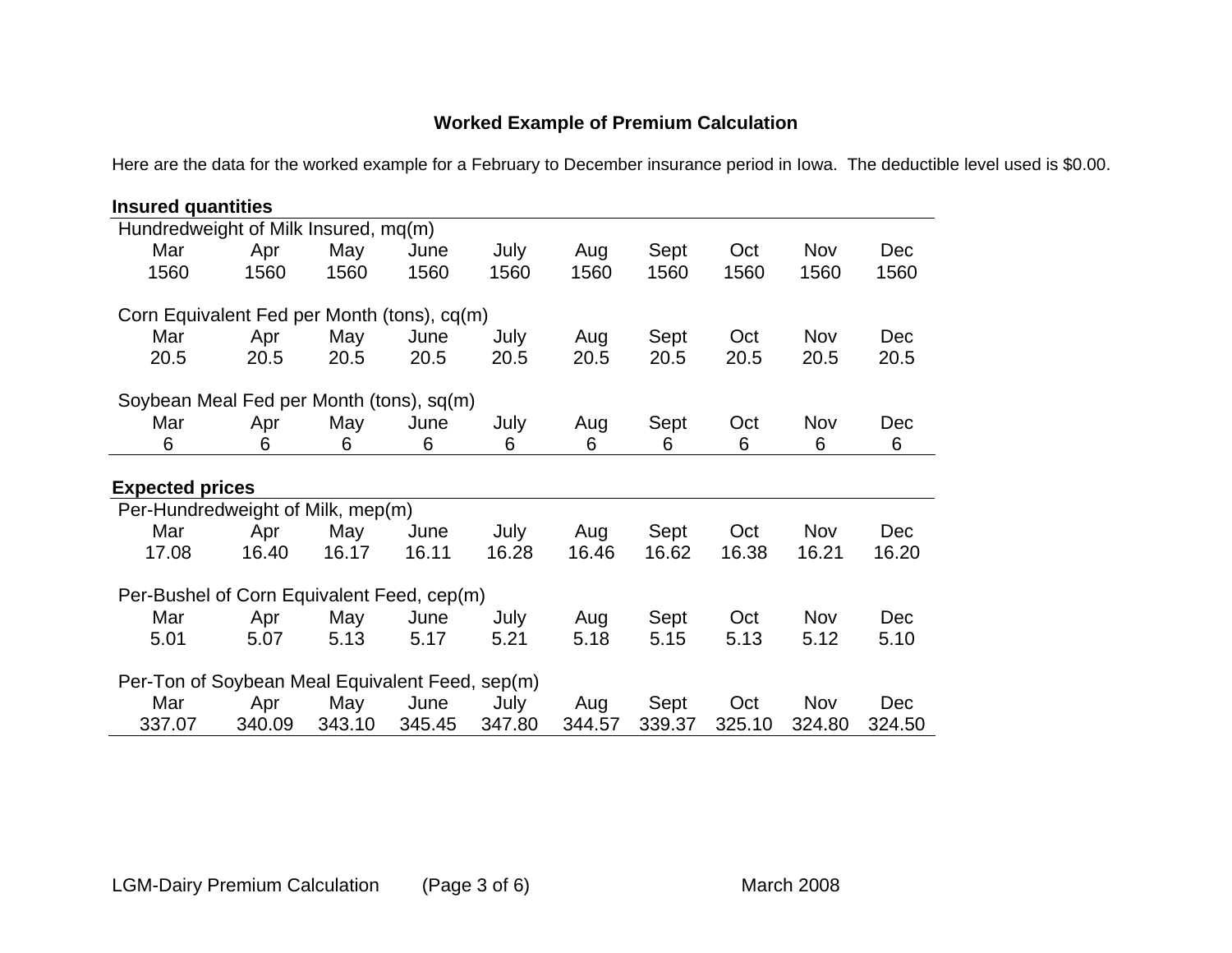#### **State Basis Numbers**

| Per-Hundredweight of Milk, mb(s,m)          |         |         |         |         |         |         |         |         |         |
|---------------------------------------------|---------|---------|---------|---------|---------|---------|---------|---------|---------|
| Mar                                         | Apr     | May     | June    | July    | Aug     | Sept    | Oct     | Nov     | Dec     |
| 1.76                                        | 0.96    | 1.07    | 1.05    | 1.09    | 1.02    | 1.21    | 1.71    | 1.93    | 1.65    |
|                                             |         |         |         |         |         |         |         |         |         |
| Per-Bushel of Corn Equivalent Feed, cb(s,m) |         |         |         |         |         |         |         |         |         |
| Mar                                         | Apr     | May     | June    | July    | Aug     | Sept    | Oct     | Nov     | Dec     |
| $-0.18$                                     | $-0.17$ | $-0.17$ | $-0.16$ | $-0.21$ | $-0.24$ | $-0.18$ | $-0.22$ | $-0.22$ | $-0.19$ |

## **Expected Gross Margins, EGM(m)**

| Mar      | Apr      | May      | June     | July     | Aug      | Sept     | Oct      | Nov      | Dec      |
|----------|----------|----------|----------|----------|----------|----------|----------|----------|----------|
| 23831.73 | 21453.56 | 21204.37 | 21028.86 | 21349.69 | 21584.59 | 22139.83 | 22674.98 | 22762.10 | 22304.18 |

As an example, the expected gross margin for March is given by:

*EGM(March)* = 1560\*(17.08 + 1.76) – 20.5\*(2000/56)\*(5.01 – 0.18) – 6\*337.07 = 23831.73

## **Step 1. Calculate Expected Total Gross Margin and Gross Margin Guarantee**

*EGM* = 23831.73 + 21453.56 + 21204.37 + 21028.86 + 21349.69 + 21584.59 + 22139.83 + 22674.98 + 22762.10

<sup>+</sup>22304.18

 $= 220.333.90$ 

*GMG* = 220,333,90 – 0.00\*(1560+1560+1560+1560+1560+1560+1560+1560+1560+1560) = 220,333.90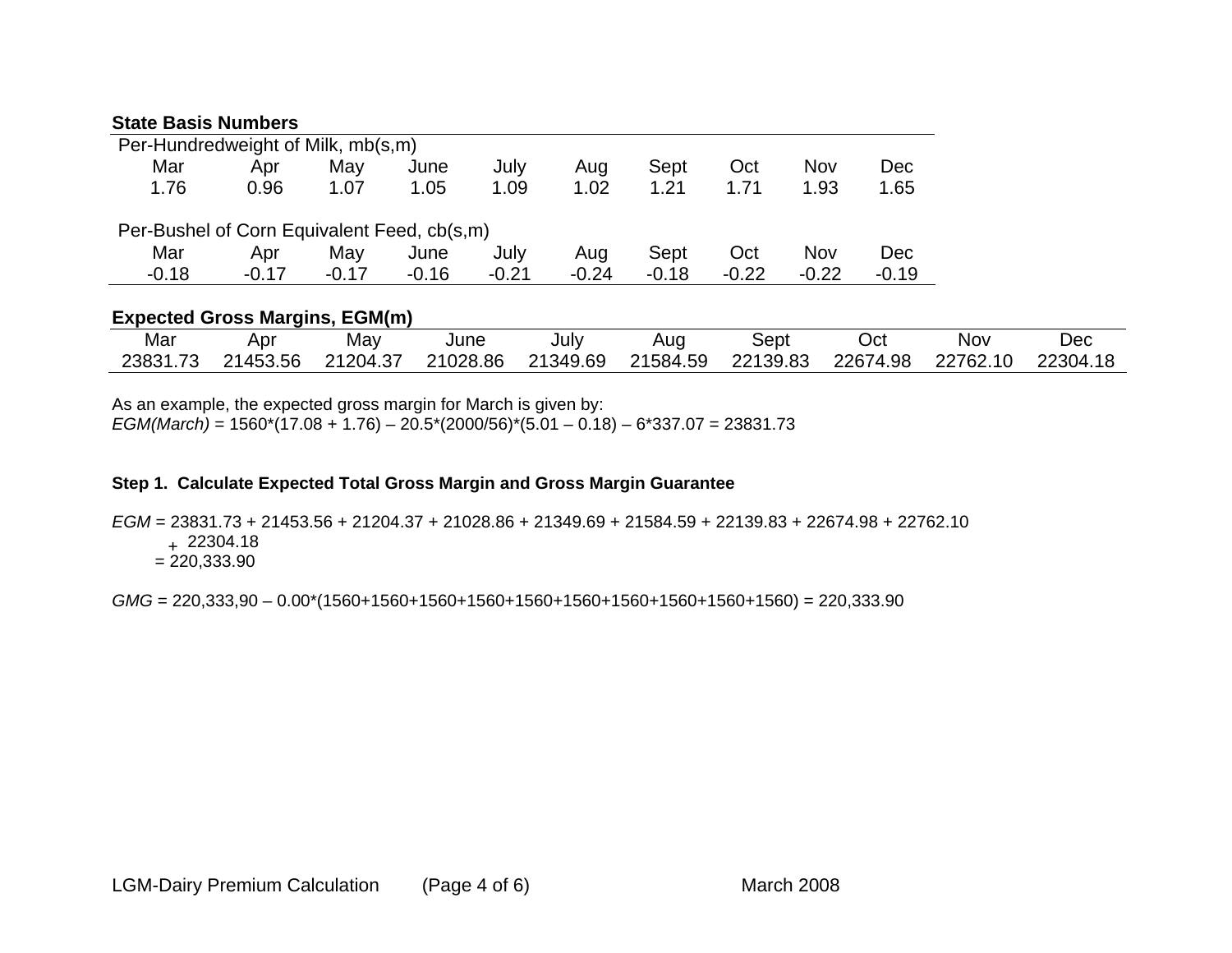| Example of 1 <sup>st</sup> 3 rows of simulated prices |        |        |        |        |        |        |        |        |        |
|-------------------------------------------------------|--------|--------|--------|--------|--------|--------|--------|--------|--------|
| Per-Hundredweight of Milk, msp(i,m)                   |        |        |        |        |        |        |        |        |        |
| Mar                                                   | Apr    | May    | June   | July   | Aug    | Sept   | Oct    | Nov    | Dec    |
| 16.87                                                 | 16.72  | 16.02  | 14.01  | 15.68  | 16.79  | 15.39  | 13.81  | 17.40  | 18.41  |
| 15.19                                                 | 14.62  | 14.68  | 14.93  | 14.57  | 14.50  | 14.22  | 12.85  | 13.36  | 14.63  |
| 18.12                                                 | 16.30  | 15.62  | 16.18  | 16.06  | 16.20  | 16.74  | 18.63  | 15.50  | 16.06  |
| Per-Bushel of Corn Equivalent Feed, csp(i,m)          |        |        |        |        |        |        |        |        |        |
| Mar                                                   | Apr    | May    | June   | July   | Aug    | Sept   | Oct    | Nov    | Dec    |
| 5.63                                                  | 6.14   | 6.64   | 6.29   | 5.93   | 6.43   | 6.93   | 7.08   | 7.22   | 7.37   |
| 4.32                                                  | 4.04   | 3.75   | 4.12   | 4.49   | 4.38   | 4.27   | 3.90   | 3.52   | 3.15   |
| 4.11                                                  | 4.40   | 4.68   | 4.03   | 3.38   | 3.27   | 3.15   | 3.41   | 3.68   | 3.94   |
| Per-Ton of Soybean Meal Equivalent Feed, ssp(i,m)     |        |        |        |        |        |        |        |        |        |
| Mar                                                   | Apr    | May    | June   | July   | Aug    | Sept   | Oct    | Nov    | Dec    |
| 353.04                                                | 401.76 | 450.48 | 448.74 | 446.99 | 477.93 | 538.53 | 546.86 | 563.21 | 579.56 |
| 285.71                                                | 256.61 | 227.51 | 256.20 | 284.88 | 281.95 | 256.80 | 237.29 | 211.26 | 185.22 |
| 328.86                                                | 329.66 | 330.46 | 337.69 | 344.92 | 306.96 | 338.84 | 324.87 | 354.83 | 384.78 |

# **Step 2. Calculate ten month Simulated Total Gross Margins**

## **Simulated Gross Margins, SGM(i,m)**

| Mar      | Apr      | Mav      | June     | July     | Aua      | Sept     | Oct      | Nov      | Dec       |
|----------|----------|----------|----------|----------|----------|----------|----------|----------|-----------|
| 22954.38 | 20799.35 | 19220.56 | 16313.12 | 19291.4  | 20384.06 | 17722.86 | 15907.54 | 21650.54 | 22559.45  |
| 21696.67 | 19931.75 | 20583.87 | 20492.31 | 19586.75 | 19488.43 | 19535.54 | 18595.57 | 20168.77 | 22118.34  |
| 26162.32 | 21850.68 | 20751.68 | 22019.27 | 22363.59 | 22803.05 | 23794.5  | 27445.64 | 22528.61 | -22573.38 |

As an example, the simulated gross margin for March in the  $2^{nd}$  simulation is given by: *SGM(2,March)* = 1560\*(15.19 + 1.76) – 20.5\*(2000/56)\*(4.32 – 0.18) – 6\*285.71 = 21696.67